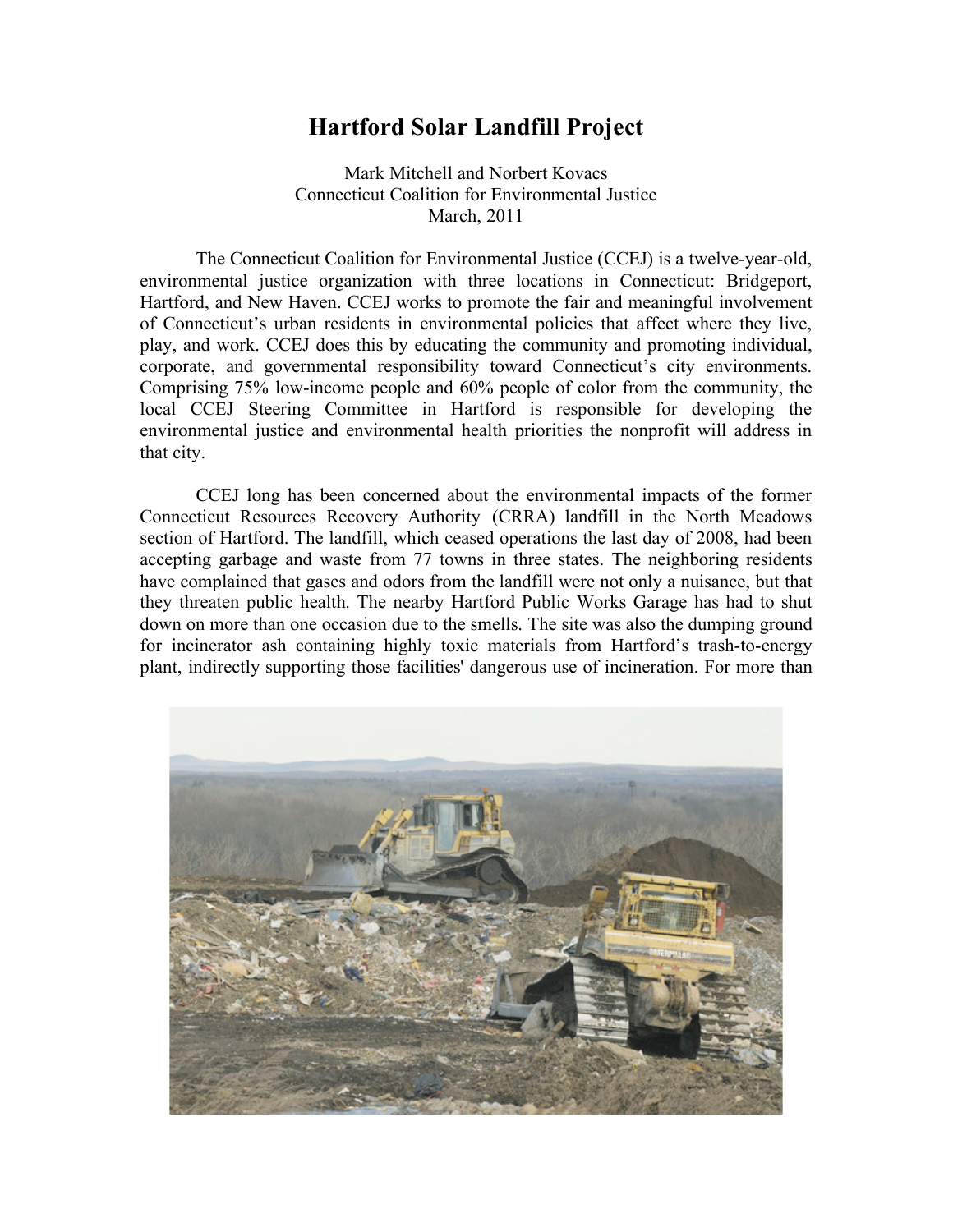ten years, CCEJ had battled to have the landfill closed. CCEJ believes the landfill's closure is only the first step in remedying an environmental injustice for city residents.

The Landfill property consists of 124 acres, including a 45-acre landform containing municipal waste (which is subject to shifting) and a firm 7-acre landform containing incinerator ash. Both mounds are covered with a synthetic membrane and 18 inches of clean fill, and there are 78 six-foot tall methane gas wells protruding from the larger landform, connected to two electrical generators capable of producing a total of 1.9 megawatts.

CCEJ and its members wanted the landfill to go from being a liability to a community asset. We envisioned remodeling the space to yield multiple benefits. We saw economic benefits resulting from the installation of solar panels on the landfill's flat surface, as well as greenhouses. These would provide the city with a new source of inexpensive, renewable energy and a space to grow fresh fruits and vegetables for local sale. Trails atop the space would provide recreation and afford local residents a chance to view the nearby Connecticut River; many local residents currently have little access to the river and cannot see it, even though its waters border Hartford. Moreover, the solar panels would make green energy visible to local residents. Children could learn how green energy works when they visit the panels. The panels would convince more residents that solar power is a feasible option to power homes. We believed this vision for the future would be contagious among Hartford residents. In our talks with community members, we saw even the lowest-income people respond favorably to solar panels.



In its lease contract for the landfill CRRA had pledged up to \$1 million to design the landfill's post-closure use. The mayor of Hartford established a Landfill Reuse